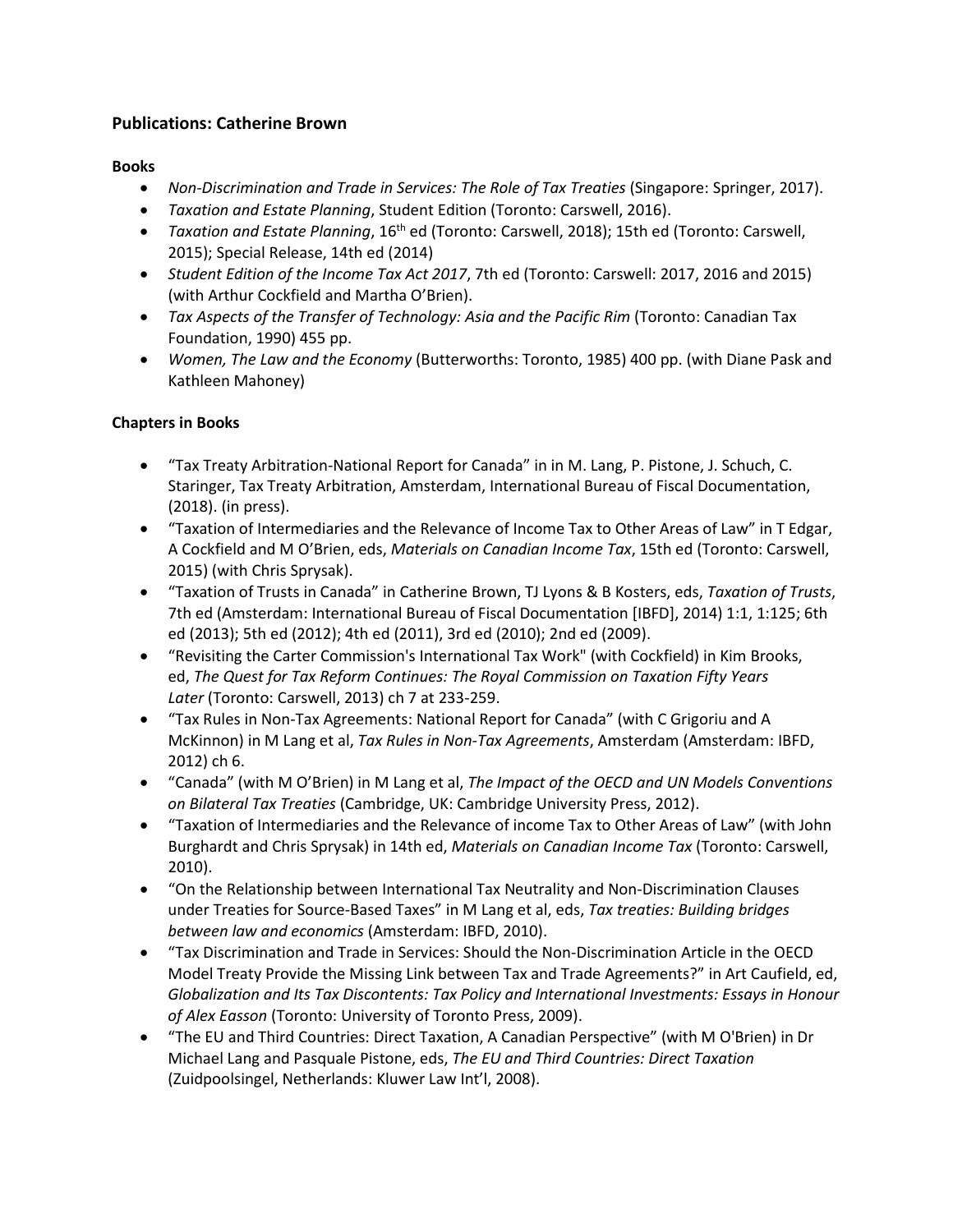- "Tax Discrimination and the Trade in Services between Canada and the United States: Deciphering the Landscape" (with C Manolakas) in James L Horvath and David W Chodikoff, eds, *Taxation & Valuation of Technology* (Toronto: Irwin Law, 2008).
- "Tax Discrimination and the Cross Border Provision of Services Canada/UK Perspectives" (with M O'Brien) in Christopher PM Waters, ed, *British and Canadian Perspectives on International Law*, (Leiden/Boston: Martinus Nijhof Publishers, 2006).
- "Taxation of Intermediaries and the Relevance of income Tax to Other Areas of Law" in 13th ed, *Materials on Canadian Income Tax* (Toronto: Carswell, 2005); (with John Burghardt) 12th ed (2000).
- "Deductions" in 11th ed, *Materials on Canadian Income Tax* (Don Mills: Carswell, 1996) ch 5; Updated in 1993, 1990, 1987, 1985, 1983.
- "Transfers of Technology to the U.S.S.R.: A Critique" in Paul Licker, ed, *The Management of Technology and Innovation* (Calgary: University of Calgary Press, 1990).
- "The Division of Pension Plans on Marriage Breakdown: Taxation Issues" in C Hass & D Pask, *Division of Pensions* (Toronto: Carswell, 1990).
- "Taxation of Financial Transactions" in *Anti-Avoidance and Tax Treaty Policies and Practice in the Asian Pacific Region* (Singapore: Asian Pacific Tax and Investment Research Centre, 1989).
- "Taxation of Trusts & Beneficiaries" in *Ward's Tax Law & Planning* (Toronto: Carswell, 1988) ch 23; "Death of a Taxpayer" (1987) ch 22.
- "Legal Issues in New Venture Development" (with C Colborne and Ed McMullan) in *Frontiers of Entrepreneurship Research*, Proceedings of the Seventh Annual Babson College Entrepreneurship Conference, 1987 (Wellesley, MA: Centre for Entrepreneurial Studies, cosponsored by Pepperdine University, 1987).
- "Corporate Re-Organizations" (with Doug Ewens) in *Taxation of Corporations and Their Shareholders* (Toronto: Carswell, 1986).
- "Corporate Distributions" (with Keith McNair) in *Taxation of Corporations and Their Shareholders* (Toronto: Carswell, 1986).
- "Tax Planned Perks for Executive Women: A New Look at Compensation and Day Care" in *Women, The Law and The Economy* (Toronto: Butterworths, 1985).
- "Taxation of the Family" (co-author by Faye Woodman) in *Canadian Taxation* (Don Mills: de Boo, 1981).

# **Refereed Journal Articles**

- "Taxation and the Cross Border Trade in Services: Rethinking Non-Discrimination Obligations" (Spring 2018) 21 Florida Tax Review No. 2 at 605.
- "Spousal Trusts: Some Recurring and Perplexing Issues in Planning For and Administering a Spouse or Common-Law Partner Trust" (2014) 34:1 Estates Trusts & Pensions Journal.
- "Rectification of Tax Mistakes Versus Retroactive Tax Laws: Reconciling Competing Visions of the Rule of Law" (2013) 61:3 Canadian Tax Journal 563-598 (Winner of Distinguished Writing Award) (with Arthur J Cockfield).
- "Taxation and the Cross Border Trade in Services: Rethinking Non-Discrimination Obligations" (Spring 2018) 21 Florida Tax Review No. 2 at 605.
- "Spousal Trusts: Some Recurring and Perplexing Issues in Planning for and Administering a Spouse or Common-Law Partner Trust" (2014) 34:1 Estates Trusts & Pensions Journal.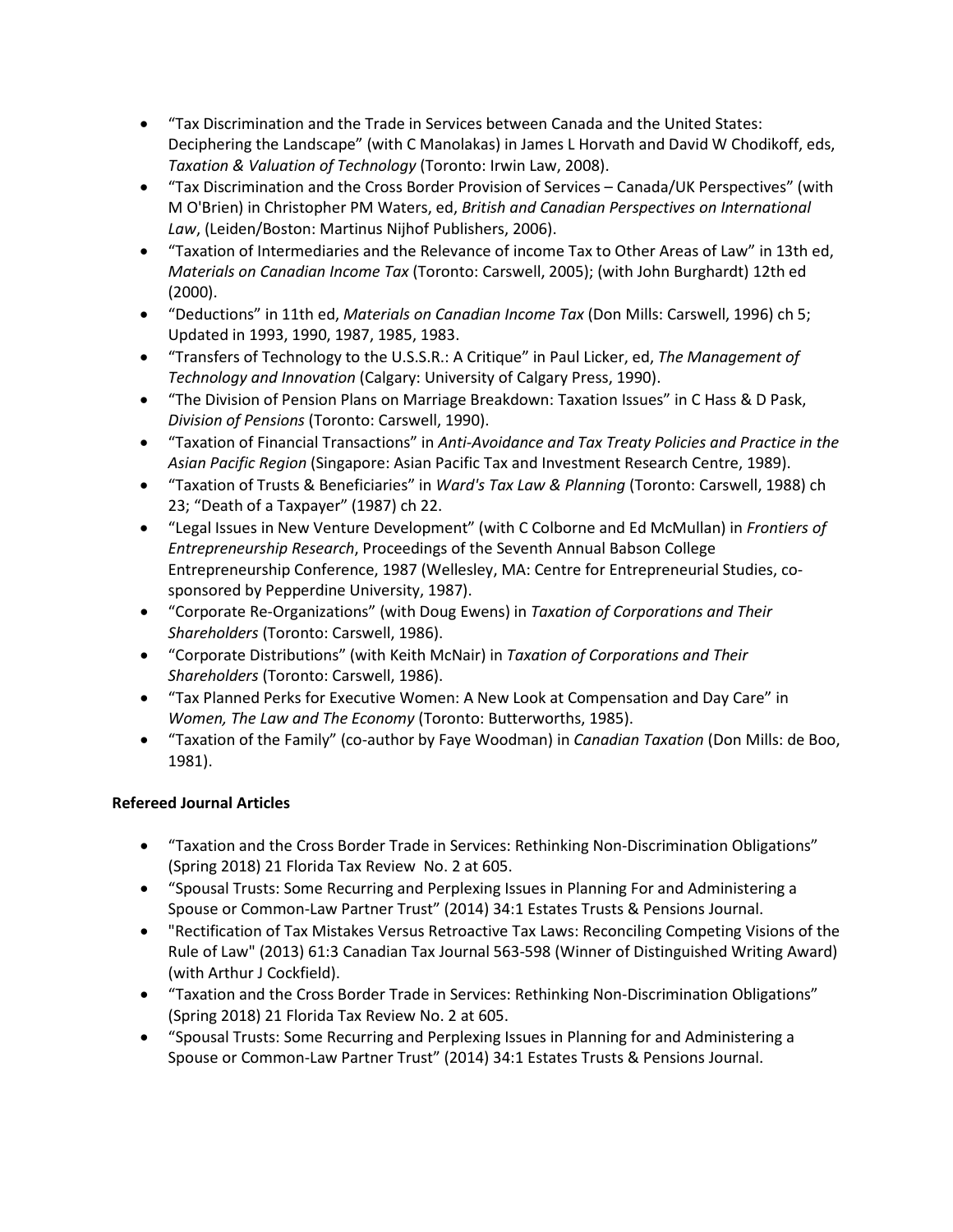- "Rectification of Tax Mistakes Versus Retroactive Tax Laws: Reconciling Competing Visions of the Rule of Law" (2013) 61:3 Canadian Tax Journal 563-598 (Winner of Distinguished Writing Award) (with Arthur J Cockfield).
- "Re-Doing Trusts and Gifts for Tax Purposes The Equitable R's: Rectification, Rescission and Resulting Trusts" (2013) 32 Estates Trusts & Pensions Journal 123.
- "Permanent Establishments and the Mining Industry: A Roadmap to the Taxation of Resource Based Activities under Double Taxation Agreement" (January 2012) issue 1 Asia Pacific Tax Bulletin.
- "Death as a Taxable Event The Problem of Multi-Jurisdictional Estates for Canadians and Their Heirs And A Road Map for Assessing Potential Liability" (2011) 31 Estates, Trust & Pensions Journal 27-100.
- "Strangers in a Strange Land: The Taxation of Services in a Global Economy" (2010) 39 AT Rev 82.
- "Tax Discrimination and Trade in Services: The Search for a Balance in Canada-U.S. Relations" (Professors Catherine Brown & Christine Manolakas) (Fall 2008) 3 Georgetown Journal of International Law.
- "Allocating Distributions from Mutual Fund Investments to the Income and Capital Beneficiaries of a Personal Trust: The Perplexing World of Who Gets What and Who Gets Taxed" (2008) 27 Estates Trusts & Pensions Journal 158.
- "Vested Indefeasibly: It's Meaning for Tax Purposes" (2006) 54:4 Canadian Tax Journal 968.
- "Trusts, Losses and Affiliated Persons: The New Legislation: What the Prudent Trust or Estate Practitioner Should Know" (2005) 24:2 Estates Trusts & Pensions Journal 98.
- "Alter Ego, Joint Conjugal, and Self-Benefit Trusts Revisited: Some Troubling Tax Issues and a Search for Better Alternatives" (2005) 53:1 Canadian Tax Journal 346, reprinted with permission of the Canadian Tax Foundation.
- "Tax Discrimination in the NAFTA Bloc: The Impact of Tax and Trade Agreements on the Cross Border Provision of Services" (2005) The Dalhousie Law Journal 99.
- "Tax, Trusts and Beneficial Ownership: Perils for the Unwary Practitioner" (2003) 23:1 Estates Trusts & Pensions Journal 9.
- "Beneficial Ownership and the Income Tax Act" (2003) 51:1 Canadian Tax Journal 401-453.
- "The Taxation of Trusts: Reconciling Fundamental Principles" (2001) 21:1 Estates Trusts & Pensions Journal.
- "Trade in Technology Within the Free Trade Zone: The Impact of The WTO Agreement, NAFTA, and Tax Treaties on the NAFTA Signatories" (2000) 21:71 Northwestern Journal of International Law & Business 71 (with Professor Christine Manolakas).
- "Taxation and Planning in the New Millennium" in Personal Trusts 2000, Report of Proceedings of the Fifty-Second Tax Conference (Toronto, Canadian Tax Foundation, September 2000) (with Cindy Rajan).
- "Corporate Non Recognition Provisions: The Canadian and U.S. Tax Regimes" (1999) 22:1 Dalhousie Law Journal 5 (with Professor Christine Manolakas).
- "Corporate Reorganizations and Treaty Relief from Double Taxation within the NAFTA Block" (1998) 59 Louisiana Law Review 253 (with Professor Christine Manolakas).
- "Organizations, Reorganizations, Amalgamations, Divisions and Dissolutions: Cross-Border Assets, Double Taxation and Potential Relief Under the U.S.-Canada Tax Treaty" (1997) 26:2 Georgia Journal of International and Comparative Law 311 (with Professor Christine Manolakas).
- "The United States and Canada: A Comparison of Corporate Non-Recognition Provisions" (1998) 30:001 Case Western Reserve Journal of International Law (with Professor Christine Manolakas).